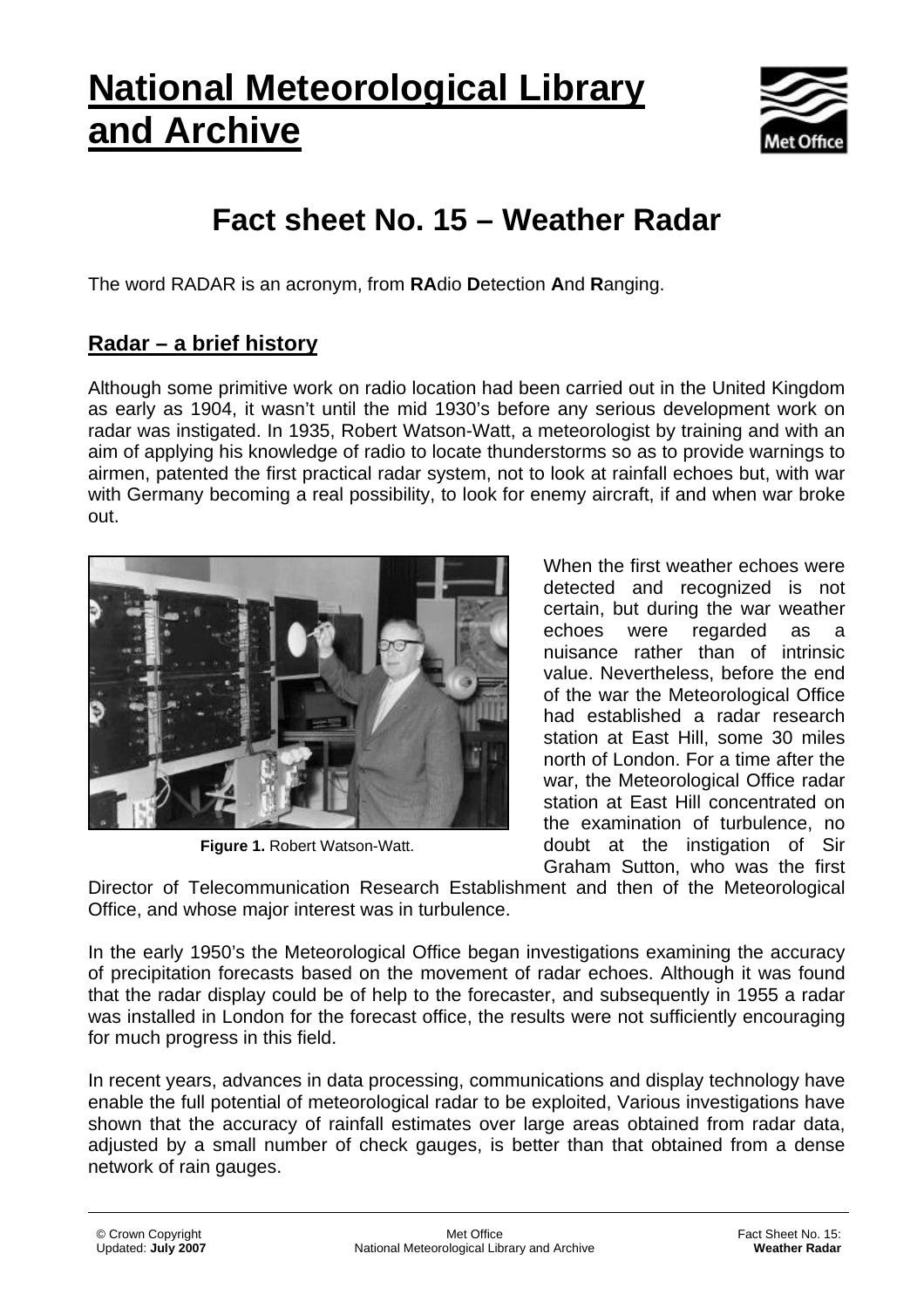## **How does radar work?**

Radar is an echo-sounding system, which uses the same aerial for transmitting a signal and receiving the returned echo.



**Figure 2.** How radar works.

Short pulses of electro-magnetic waves, which travel at the speed of light (approx. 186000 miles per second), are transmitted in a narrow beam for a very short time (typically 2 microseconds). When the beam hits a suitable target, some of the energy is reflected back to the radar, which 'listens' out for it for a much longer period (3300 microseconds in the case of Met Office radars) before transmitting a new pulse. The distance of the target from the transmitter can be worked out from the time taken by a pulse to travel there and back.

## **The range and power of a radar**

Since radars cannot send and receive at the same time, the transmitted pulse must be very short (or echoes from close range will be lost), and the listening time must be as long as possible, for detecting distant echoes. Increasingly the transmitted power is subject to engineering constraints and cost. A longer transmission pulse would give more power and better long-range performance, but would reduce the close-range capability.

The returning echo is very much weaker than the transmitted pulse, and depends on several factors. There is attenuation, or absorption of energy, by particles of dust or cloud droplets in the atmosphere. There is also an inverse square relationship with range (i.e. doubling the range cuts the return power to one quarter) due to the increasing spread of the radar beam. The beam width of many modern radars is approximately 1° and, as the target distance increases, only an increasingly small part of the transmitted beam is reflected back to the radar.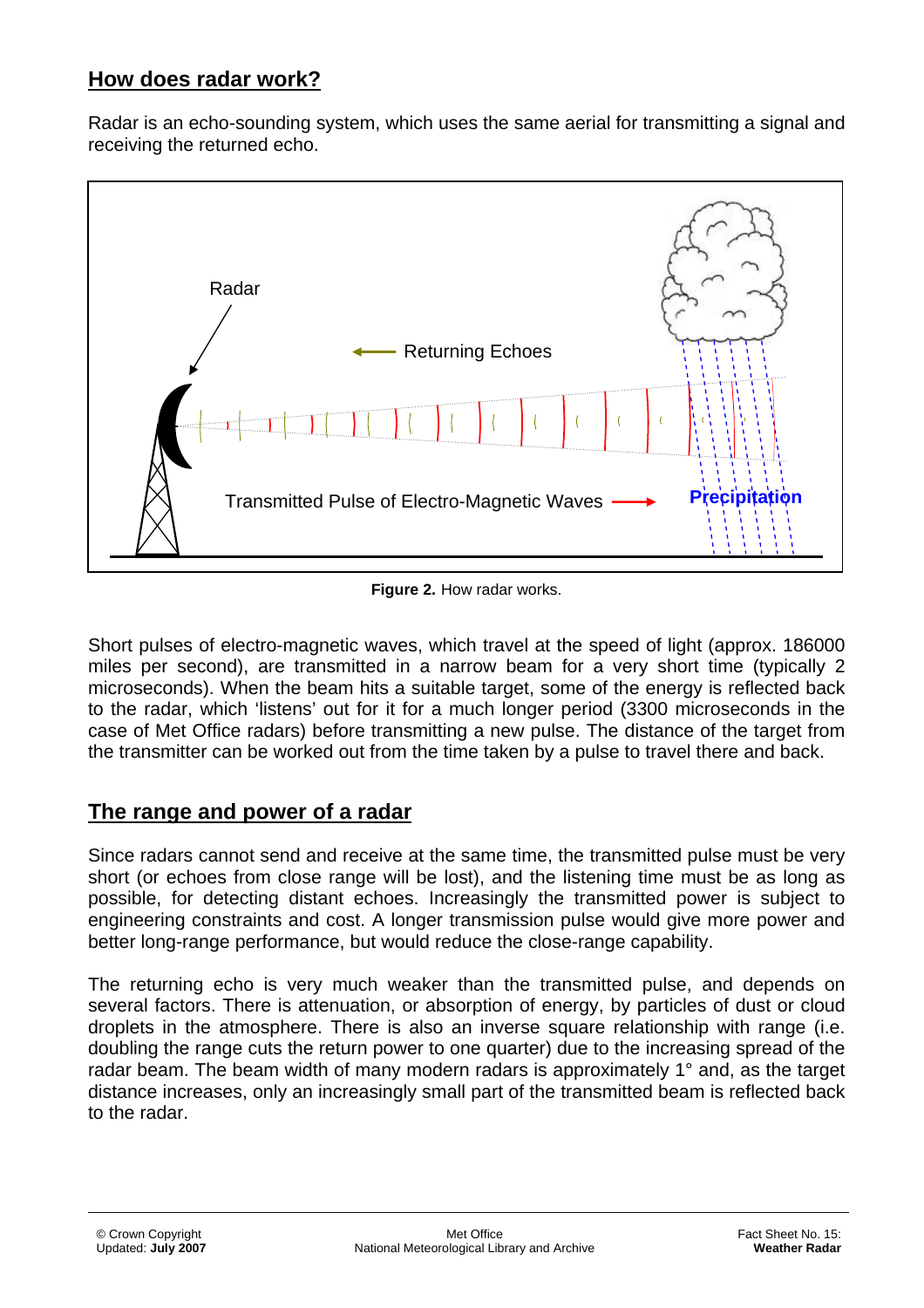## **Location of radars in the British Isles in January 2007**

| <b>Site Name</b>                  |          | <b>National Grid</b><br><b>Reference</b> | Latitude<br>Longitude |             | <b>Location</b>                                  |
|-----------------------------------|----------|------------------------------------------|-----------------------|-------------|--------------------------------------------------|
|                                   | Eastings | Northings                                |                       |             |                                                  |
| <b>Clee Hill</b>                  | 359485   | 277940                                   | 52°23'53"N            | 002°35'49"W | Titterstone Clee, near<br>Ludlow, Shropshire     |
| <b>Hameldon Hill</b>              | 381060   | 428740                                   | 53°45'17"N            | 002°17'19"W | Dunnockshaw, near<br>Burnley, Lancashire         |
| <b>Chenies</b>                    | 501642   | 199959                                   | 51°41'21"N            | 000°31'50"W | Flauden, near<br>Amersham,                       |
| <b>Castor Bay</b>                 | 119112   | 520302                                   | 54°30'00"N            | 006°20'24"W | Near Lurgan, Belfast,<br><b>Northern Ireland</b> |
| <b>Predannack</b>                 | 169185   | 016440                                   | 50°00'12"N            | 005°13'21"W | Near Ruan Major, The<br>Lizard, Cornwall         |
| Ingham                            | 496045   | 382975                                   | 53°20'06"N            | 000°33'33"W | Ingham, near Lincoln,<br>Lincolnshire            |
| Crug-y-Gorllwyn                   | 232190   | 234085                                   | 51°58'47"N            | 004°26'41"W | Near Capel Iwan,<br>Carmarthen,                  |
| <b>Corse Hill</b>                 | 259830   | 646445                                   | 55°41'28"N            | 004°13'53"W | Near Eaglesham, East<br>Kilbride, Strathclyde    |
| <b>Hill of Dudwick</b>            | 397925   | 837835                                   | 57°25'51"N            | 002°02'10"W | Near Ellon,<br>Aberdeenshire                     |
| <b>Drium-a-Starraig</b>           | 154395   | 932345                                   | 58°12'40"N            | 006°10'59"W | <b>Near Stornaway, Isle</b><br>of Lewis          |
| <b>Cobbacombe</b><br><b>Cross</b> | 298080   | 119230                                   | 50°57'48"N            | 003°27'10"W | Huntsham, near<br>Tiverton, Devon                |
| <b>Thurnham</b>                   | 581670   | 158290                                   | 51°17'41"N            | 000°36'15"E | <b>Near Maidstone, Kent</b>                      |
| <b>Dean Hill</b>                  | 424335   | 125730                                   | 51°01'50"N            | 001°39'16"W | Near West Dean,<br>Salisbury, Wiltshire          |
| <b>Jersey</b>                     |          |                                          | 49°12'34"N            | 002°11'56"W | La Moye, Jersey,<br><b>Channel Islands</b>       |
| <b>Dublin</b>                     | 117207   | 400906                                   | 53°25'44"N            | 006°15'31"W | Dublin Airport, Ireland                          |
| <b>Shannon</b>                    |          |                                          | 52°42'01"N            | 008°55'24"W | Shannon Airport,<br><b>County Clare, Ireland</b> |

**Table 1.** Current radar locations.

## **Proposed new radar sites in the British Isles - 2008 onwards**

| <b>Site Name</b>     | <b>National Grid</b><br><b>Reference</b> |                  | Latitude             | Longitude   | Location                                     |
|----------------------|------------------------------------------|------------------|----------------------|-------------|----------------------------------------------|
|                      | Eastings                                 | <b>Northings</b> |                      |             |                                              |
| <b>Holehead</b>      | 261790                                   | 682835           | 56°01'06"N           | 004°13'08"W | Holehead, near Fintry,<br>Stirling           |
| <b>Munduff Hill</b>  | 318820                                   | 703225           | $56^{\circ}12'53''N$ | 003°18'38"W | Near Kinnesswood,<br><b>Glenrothes, Fife</b> |
| <b>Old Buckenham</b> | 608500                                   | 293500           | 52°29'58"N           | 001°04'13"E | Near Carleton Rode,<br>Attleborough, Norfolk |
| <b>High Moorsley</b> | 433873                                   | 545572           | 54°48'20"N           | 001°28'32"W | <b>Near Durham</b>                           |

**Table 2.** Proposed additional radar locations.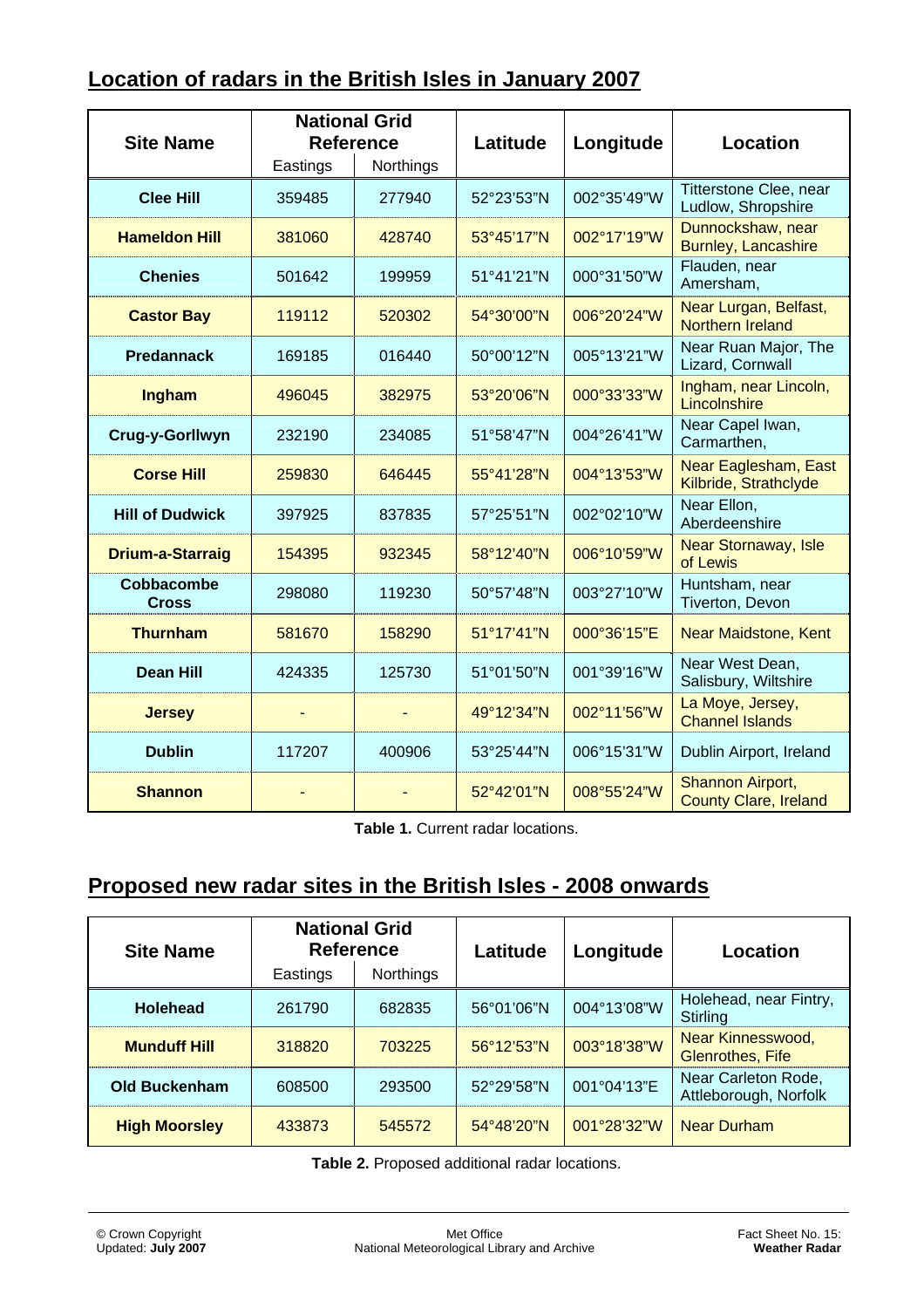

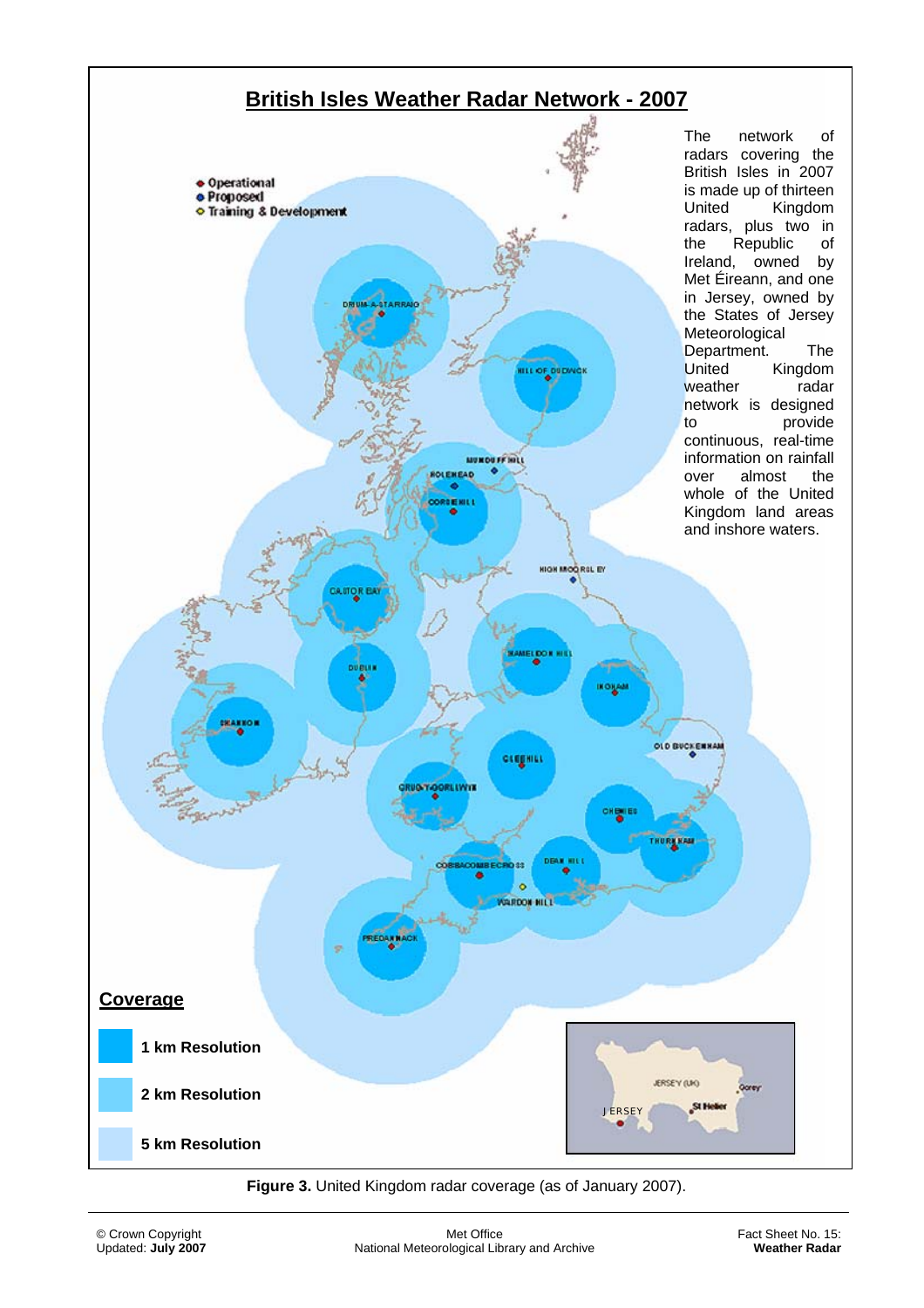

**Figure 4.** Proposed United Kingdom radar coverage (2008).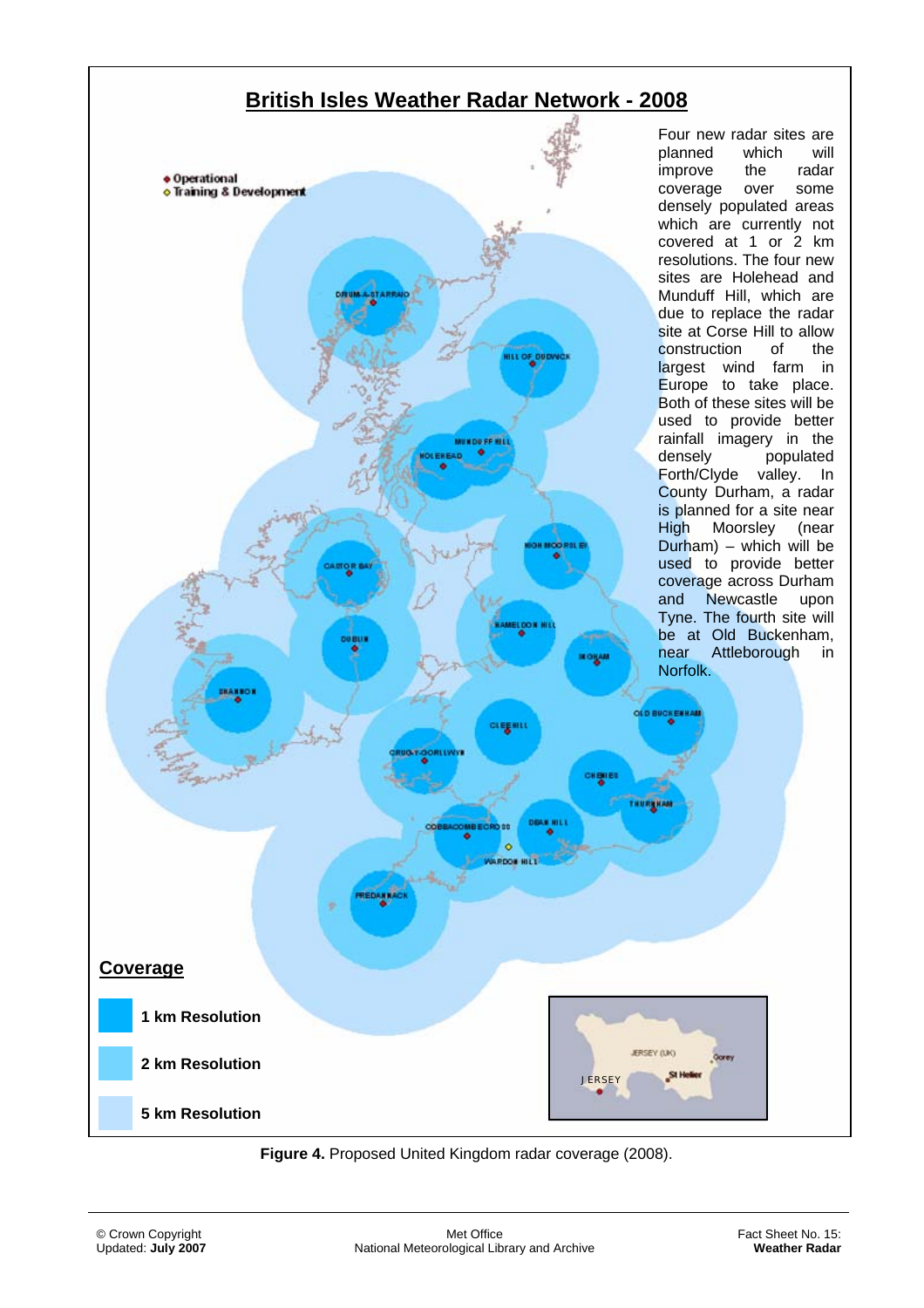

**Figure 5.** View of the internal workings of a weather radar.



**Figure 6.** Weather radar,



**Figure 7.** Weather radar Chenies, Hertfordshire.



Dean Hill, Wiltshire.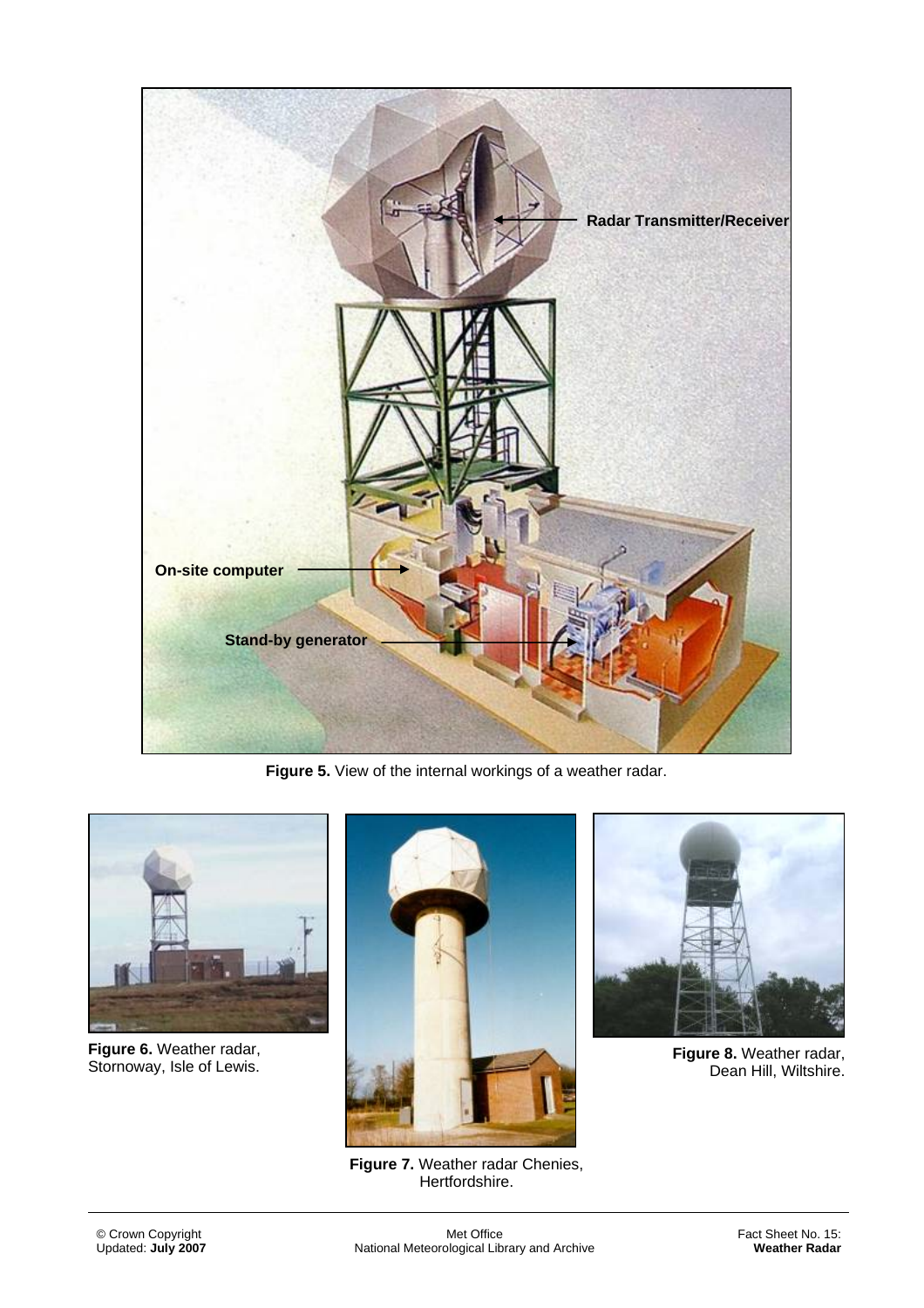At each radar location an on-site computer carries out aerial elevation control and digital signal processing. The raw data is then sent to the Radarnet IV Central Processing at Exeter where the following processing is carried out:

- Correction for attenuation by intervening rain
- Correction to range attenuation
- Elimination of ground clutter
- Conversion of radar reflectivity to rainfall rate
- Conversion from polar cells to National Grid Cartesian cells

The radar network is then linked to a central computer at the Met Office Headquarters in Exeter. Each radar is owned by a consortium of agencies, such as the Environment Agency, with the Met Office providing the technical and operational support.

Each radar completes a series of scans about a vertical axis between four and eight lowelevation angles every 5 minutes (typically between 0.5 and 4.0 degrees, depending on the height of surrounding hills). Each scan gives good, quantitative data (1 and 2 km resolutions) out to a range of about 75 km and useful qualitative data (5 km resolution) to 255 km.

- 5 km resolution data provides a good overall picture of the extent of precipitation at a national/regional scale.
- 2 km data coverage extends over 85% of England and Wales and shows more detailed distribution of precipitation intensities. It is suitable for more demanding rainfall monitoring and hydrological applications.
- 1 km resolution provides the most detailed information, down to the scale of individual convective clouds. It is designed to assist real-time monitoring of small urban catchments and sewer systems.

The radar image displayed gives the rainfall rate in nine colour intensity bands.





This data provides valuable information for the immediate emergency response and the longer term planning of future risk management and mitigation.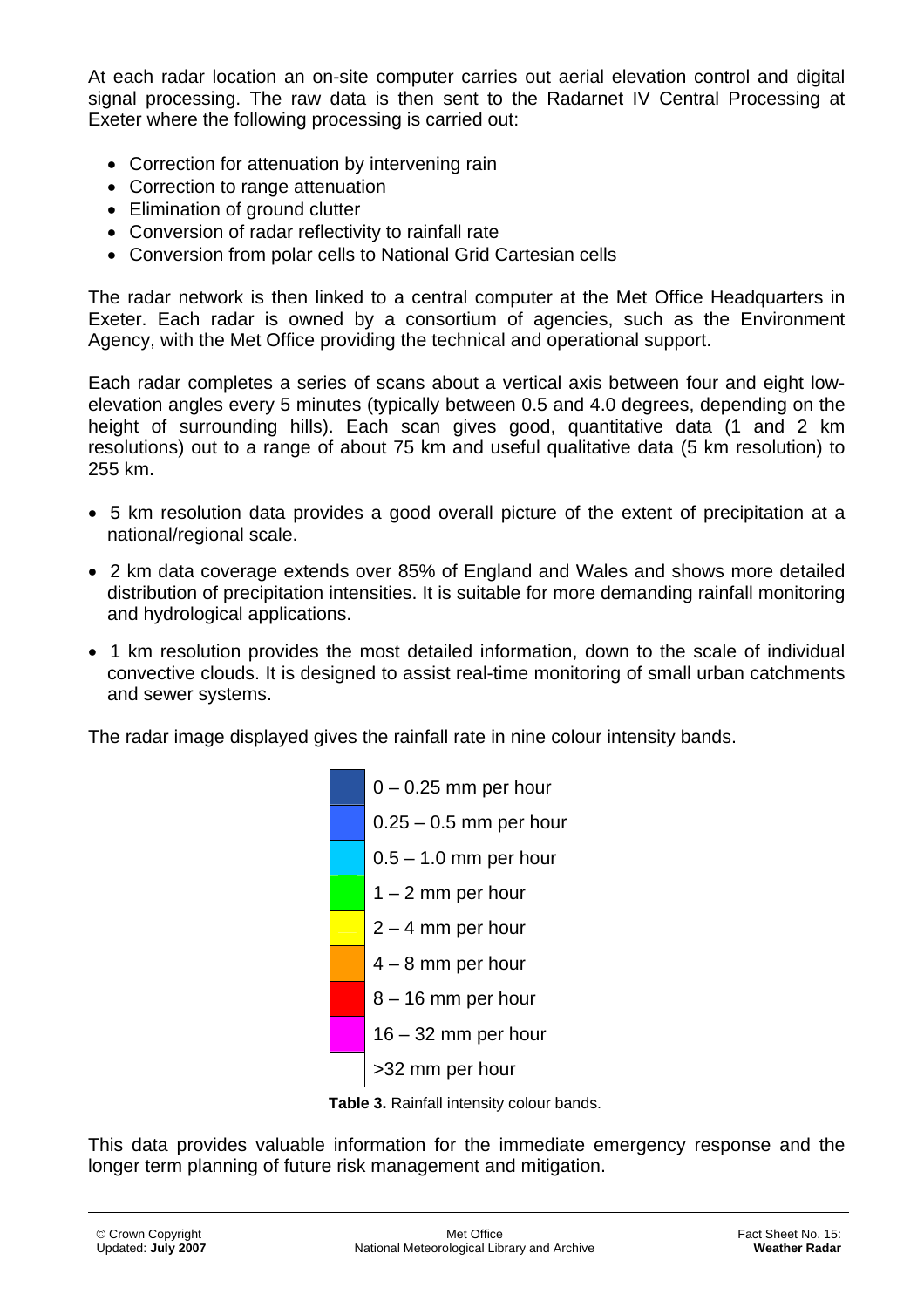Below is a set of radar images from the Chenies Rainfall Radar, all from the same time and for the same area, but at 5, 2 and 1 km horizontal resolutions. They show instantaneous rainfall rates, but with increasing horizontal resolution, and this shows some intense rainfall cells between Dunstable and Stevenage that only become identifiable in the higher resolution image.



**Figure 9.** 5 km resolution.



**Figure 10.** 2 km resolution.



**Figure 11.** 1 km resolution.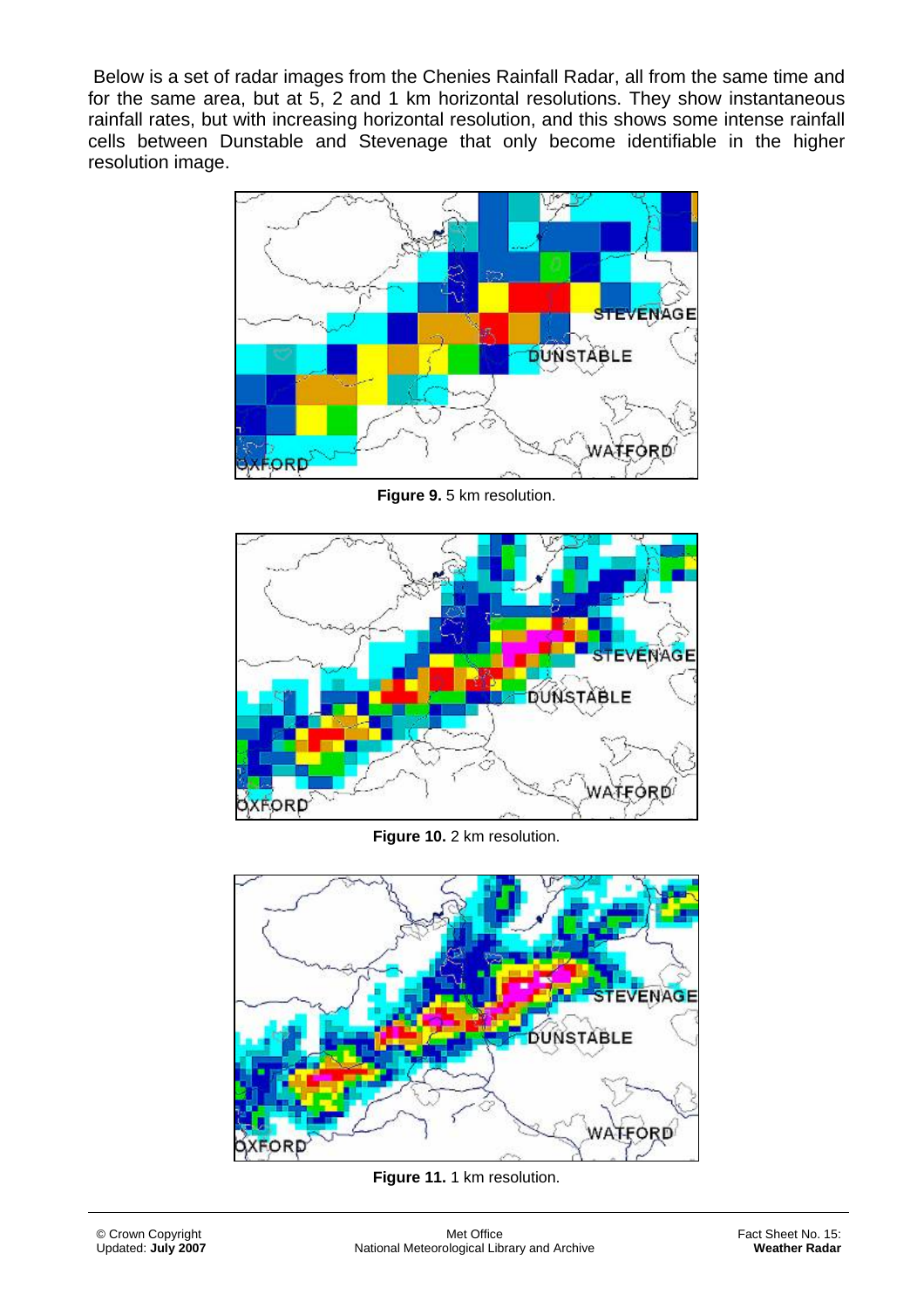Weather radar is very useful for forecasters in areas where there is little observable data. One recent example was during the floods at Boscastle in Cornwall on 16<sup>th</sup> August 2004. With no real time observations from that area, the nearest observing site is at St. Mawgan, approximately 20 miles away, weather radar provided vital information about the rainfall intensities in that local area and allowed the Met Office to provided valuable information to the emergency services.



Figure 12. Radar rainfall accumulations during the Boscastle floods of 16<sup>th</sup> August 2004.

| <b>Raingauge Name</b>     | <b>National Grid</b><br>Reference | <b>24-Hour Rainfall</b><br>Total<br>(mm) | <b>Event Total</b><br>(mm) |
|---------------------------|-----------------------------------|------------------------------------------|----------------------------|
| Otterham*                 | SX 169 916                        | 200.4                                    |                            |
| Trevalec, Lesnewth        | SX 134 900                        | 184.9                                    | 181.0 (11:30 to 16:30 GMT) |
| Trevalec, Lesnewth        | SX 134 900                        | 155.8                                    | 152.8 (12:15 to 16:19 GMT) |
| Creddacott                | SX 231 956                        | 123.0                                    |                            |
| Slaughterbridge TBR       | SX 109 857                        | 76.5                                     |                            |
| <b>Bude</b>               | SX 208 063                        | 46.7                                     |                            |
| Canworthy Water TBR       | SX 228 916                        | 15.0                                     |                            |
| Lower Tregellist (St Kew) | SX 006 775                        | 5.9                                      |                            |
| Lower Moor                | SX 128 833                        | 2.0                                      |                            |

\*The 24 hour value from Otterham would give a return period in excess of 200 years (using the Flood Estimation Handbook method).

**Table 4.** 24-Hour rainfall amounts during the Boscastle floods of 16<sup>th</sup> August 2004.

By cycling the display forwards and/or backwards, both the motion and growth/decay of rainfall events can be observed.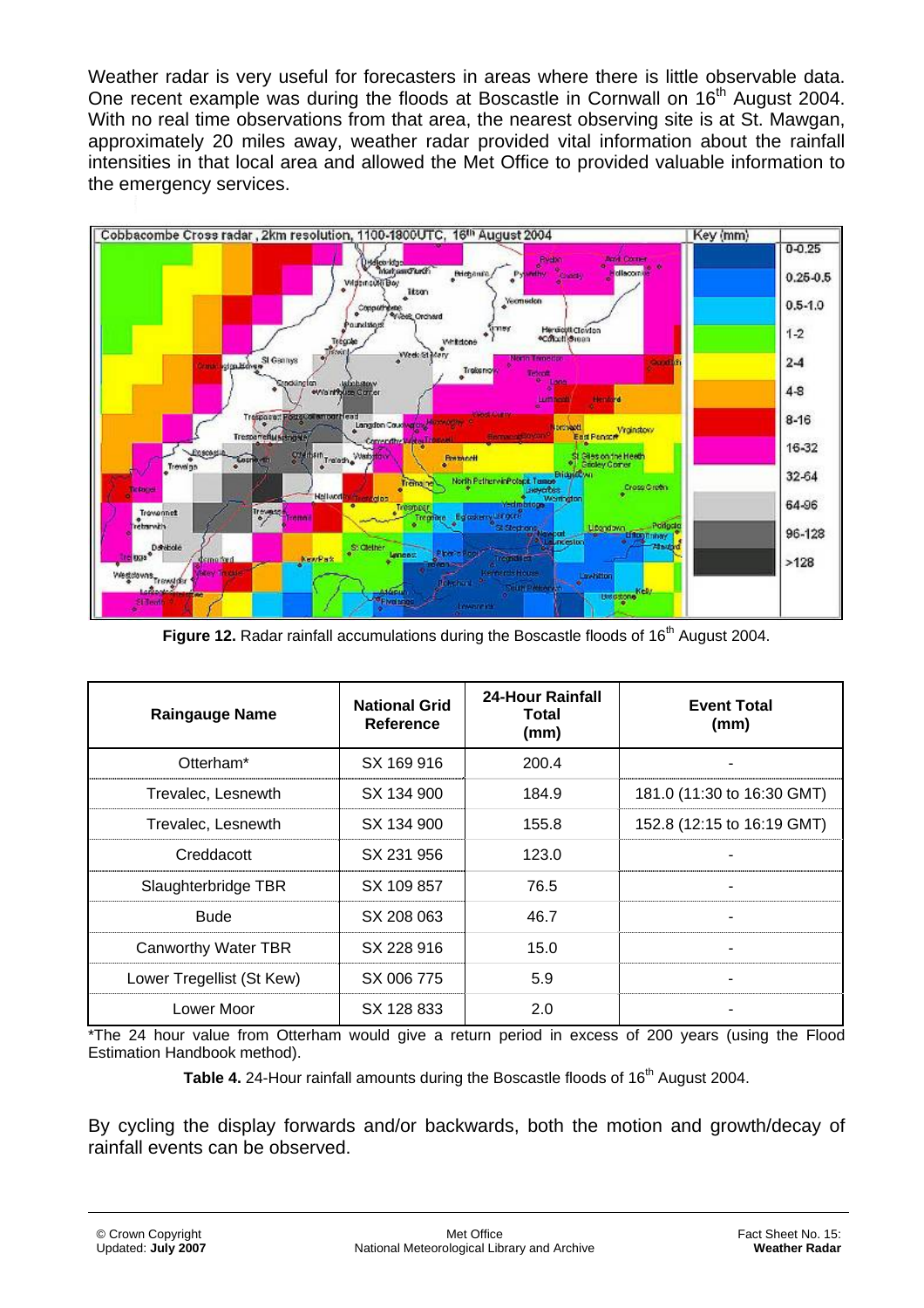### **Doppler radar**

Depending on the equipment installed it is possible to obtain direction and speed information on the droplets observed. Using this data it is then possible to calculate wind speed and elevation data within the rain cloud, out to a range of 100 km from the radar. This data is then used, amongst others, by the Met Office's Numerical Weather Prediction team with the ultimate aim of improving the numerical model that is used to forecast the weather; this in turn increases the accuracy of the forecasts that are issued.

Doppler radar used by the Met Offices is still in its experimental stage but the sites currently equipped with Doppler radar are:

- Druim a'Sarraig
- Hill of Dudwick
- Clee Hill
- Chenies
- Thurnham
- Cobbacombe Cross
- Dean Hill

The way Doppler radar works is that two pulses of electromagnetic radiation are transmitted. The first pulse is sent from the radar and the returning echoes are received, then almost immediately, a second pulse is sent from the radar and again the returning echo is received. The computer then analyses these two returned echoes and the movement of the droplets of water is calculated. This movement is only very slight but it is enough to calculate the wind speed within the cloud and the direction of the water droplets.





© Crown Copyright Updated: **July 2007**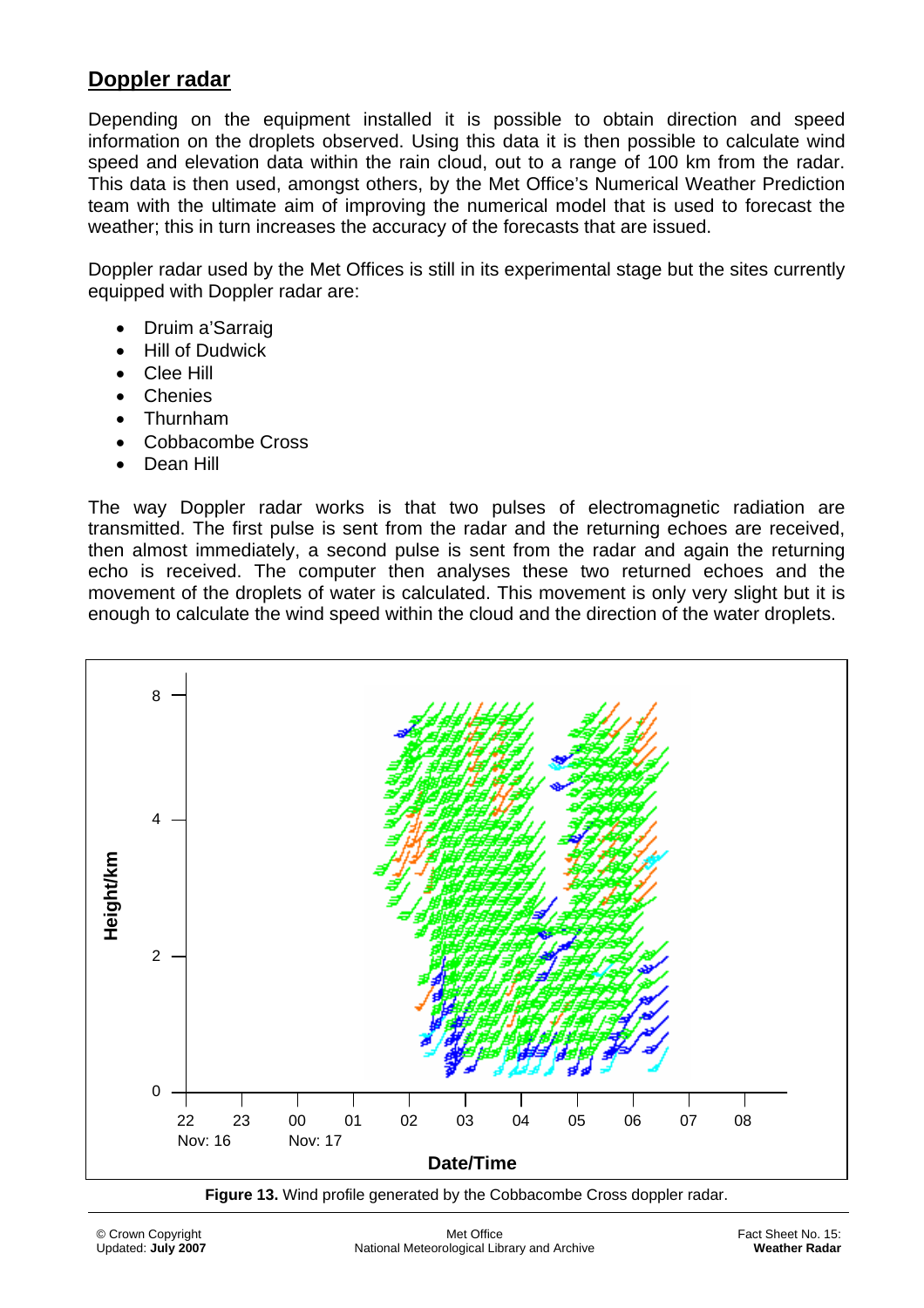## **Interpreting radar imagery**

The radars do not receive echoes from tiny cloud particles, but only from the precipitationsized droplets. Drizzle is generally too small to be reliably observed, unless close to the radar, but rain, snow and hail are all observed without difficulty.

It is important to interpret the radar imagery in terms of the beam's elevation and 'width' and the earth's curvature. The latter, for example, means that echoes come from an increasingly higher level the further away precipitation is from the radar. Thus at a range of 100 km, the radar beam is being reflected from the raindrops in a cloud at a height of 1.5 km, but beneath that level rain may be falling from the cloud which the radar misses. For this and other reasons (listed below), the radar rainfall display may not fully represent the rainfall observed at the ground.

#### Non-meteorological echoes

• Permanent echoes (occultation)

These are caused by hills or surface obstacles blocking the radar beam, and are often referred to as *clutter*. Clutter is rarely seen on radar imagery as it can be mapped on a cloudless day, and then taken out or subsequent pictures by the on-site computer.



**Figure 14.** Non-meteorological echoes – permanent echoes caused by buildings etc.

Occultation is caused by the radar beam being obstructed by a hill or building. A network of overlapping radars helps to minimise this problem.



 (occultation) caused by the **Figure 15.** Clee Hill radar display showing a break in the beam Cambrian Mountain in Wales.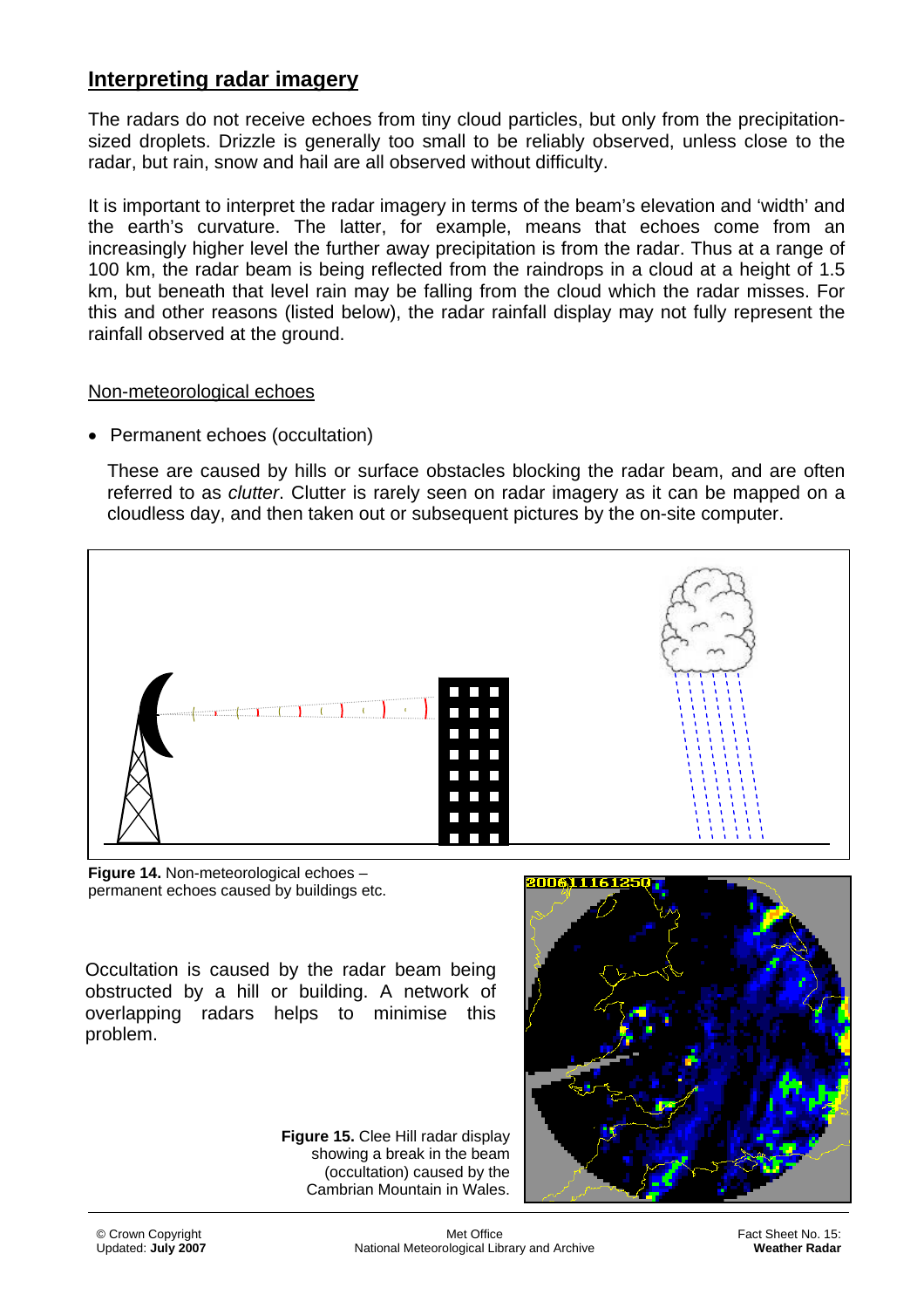• Spurious echoes

These may be caused by ships, aircraft, sea waves, chaff in use on military exercises, technical problems or interference from other radars. The pattern formed by spurious echoes are short-lived, and can usually be identified as they look very different from genuine precipitation echoes.



**Figure 16.** Non-meteorological echoes – spurious echoes caused by chaff used in military exercises.

#### Meteorological causes of errors

• Radar beam above the cloud at long ranges

Even with a beam elevation of only 1°, an individual radar may not detect low-level rain clouds at long distances. A network of overlapping radars helps to minimise this problem.



**Figure 17.** Meteorological causes of errors – radar beam above the precipitation at long distances.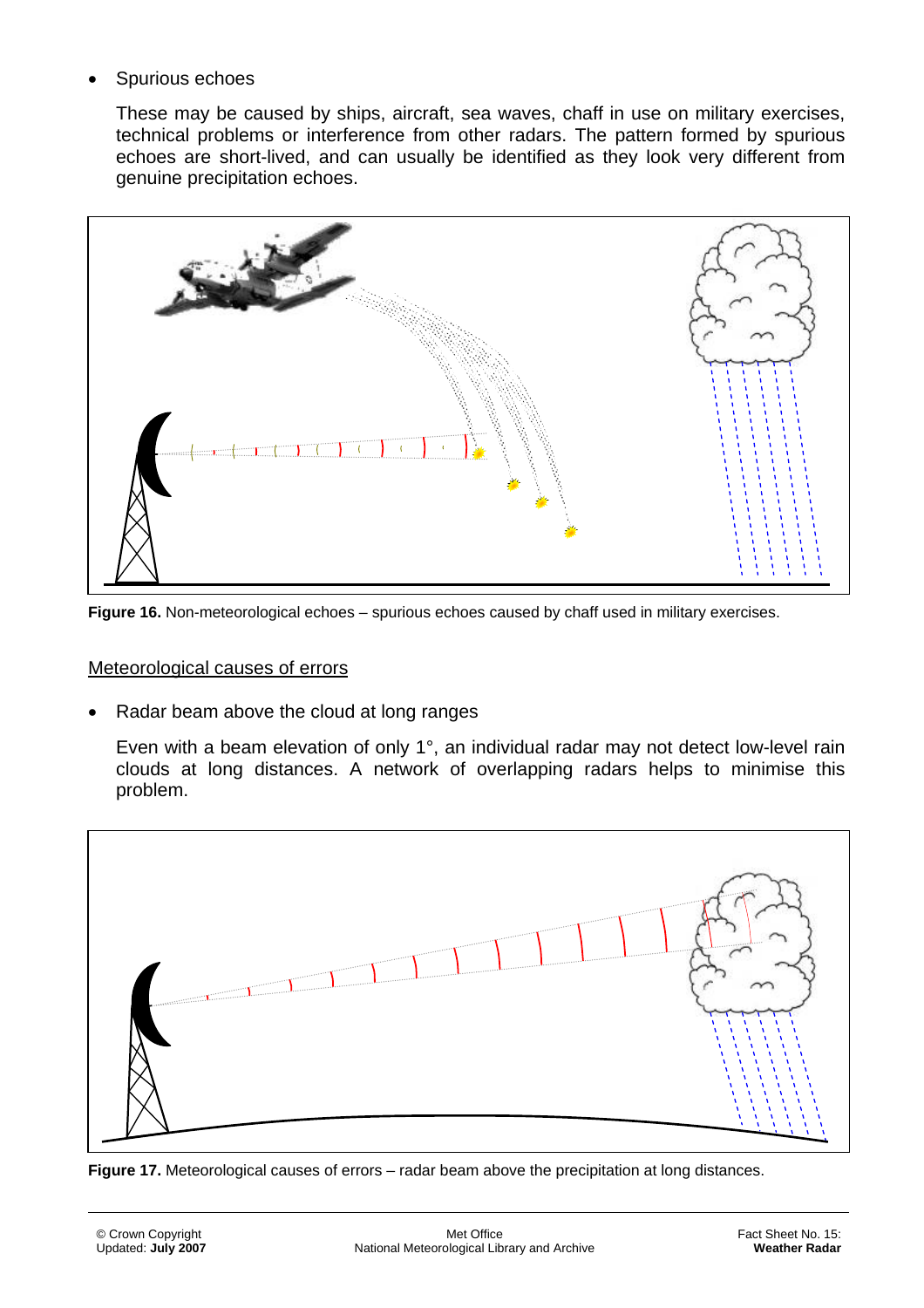• Evaporation of rainfall at lower levels beneath the beam

Precipitation detected by the radar at high levels may evaporate if it falls through drier air nearer the ground. The radar rainfall display will then give an over-estimate of the actual rainfall.



**Figure 18.** Meteorological causes of errors – evaporation of rainfall at lower levels beneath the beam.

• Orographic enhancement of rainfall at low levels.

The rather light precipitation which is generated in layers of medium-level frontal cloud can increase in intensity by sweeping up other small droplets as it falls through moist, cloudy layers at low levels. This *seeder-feeder* mechanism is very common over hills, resulting in very high rainfall rates and accumulations. Even with a network of radars, the screening effect of hills can make the detection of this *orographic enhancement* difficult, resulting in an under-estimate of the actual rainfall.



**Figure 19.** Meteorological causes of errors – orographic enhancement of rainfall at low levels.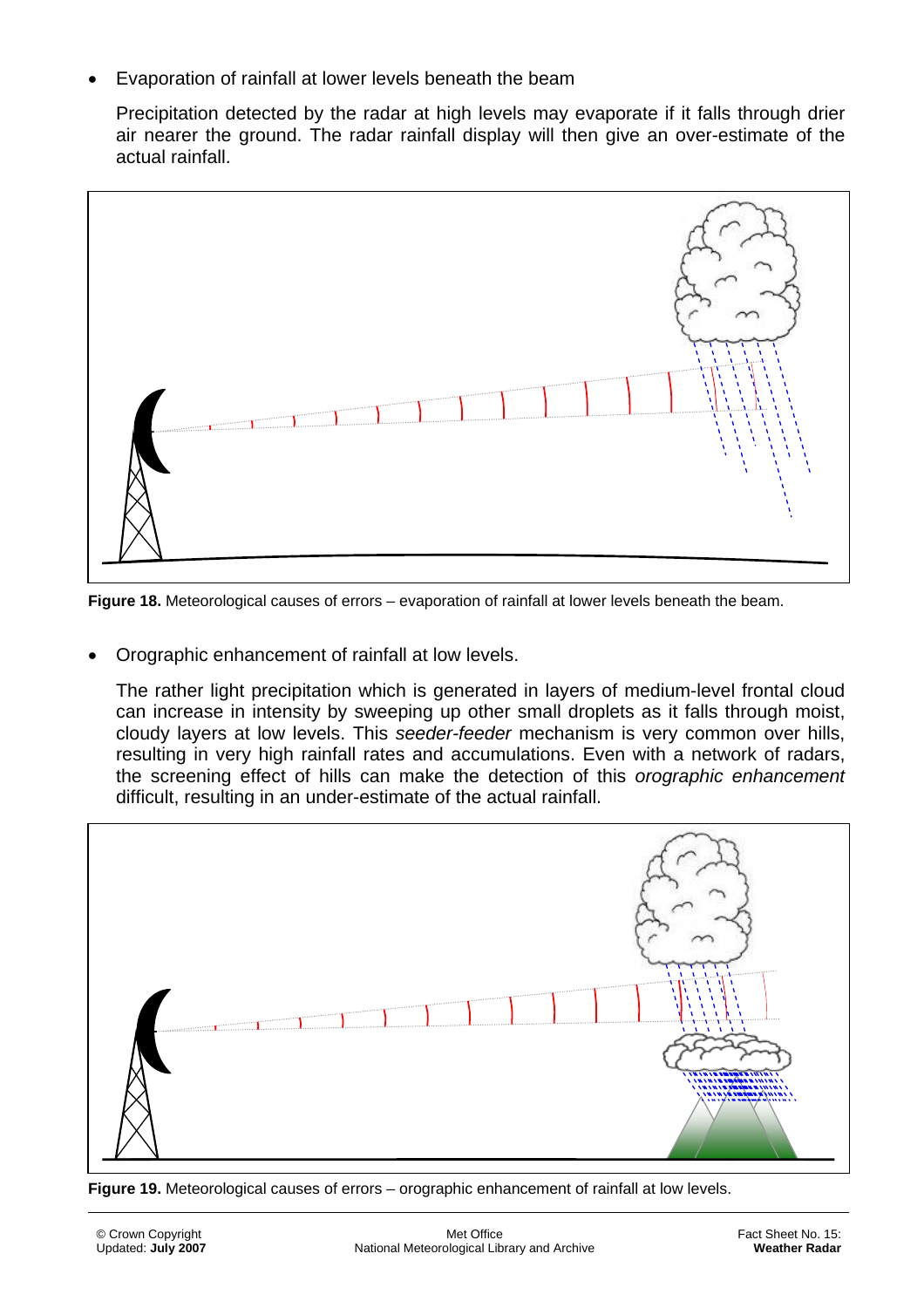**Bright Band** 

Radar echoes from both raindrops and snowflakes are calibrated to give correct intensities on the rainfall display. But at the level where the temperature is near 0°C, melting snowflakes with large, wet, reflective surfaces give strong echoes. These produce a false band of heavier rain, or bright band, on the radar picture.



**Figure 20.** Meteorological causes of errors – bright band.

• Drop sizes of precipitation within a cloud

Every cloud has a different composition of droplets; in particular, frontal rainfall clouds differ from convective shower clouds. In deriving rainfall rates from radar echo intensities, average values for cloud compositions are used. Radars under-estimate the rain from clouds composed of smaller-than-average drops (e.g. drizzle), and over estimate the rain falling from clouds with very large drops (e.g. showers). However, averaging the rain over 5 km squares on the radar rainfall display reduces the peak intensities in convective cells.



**Figure 21.** Meteorological causes of errors – drop size of precipitation.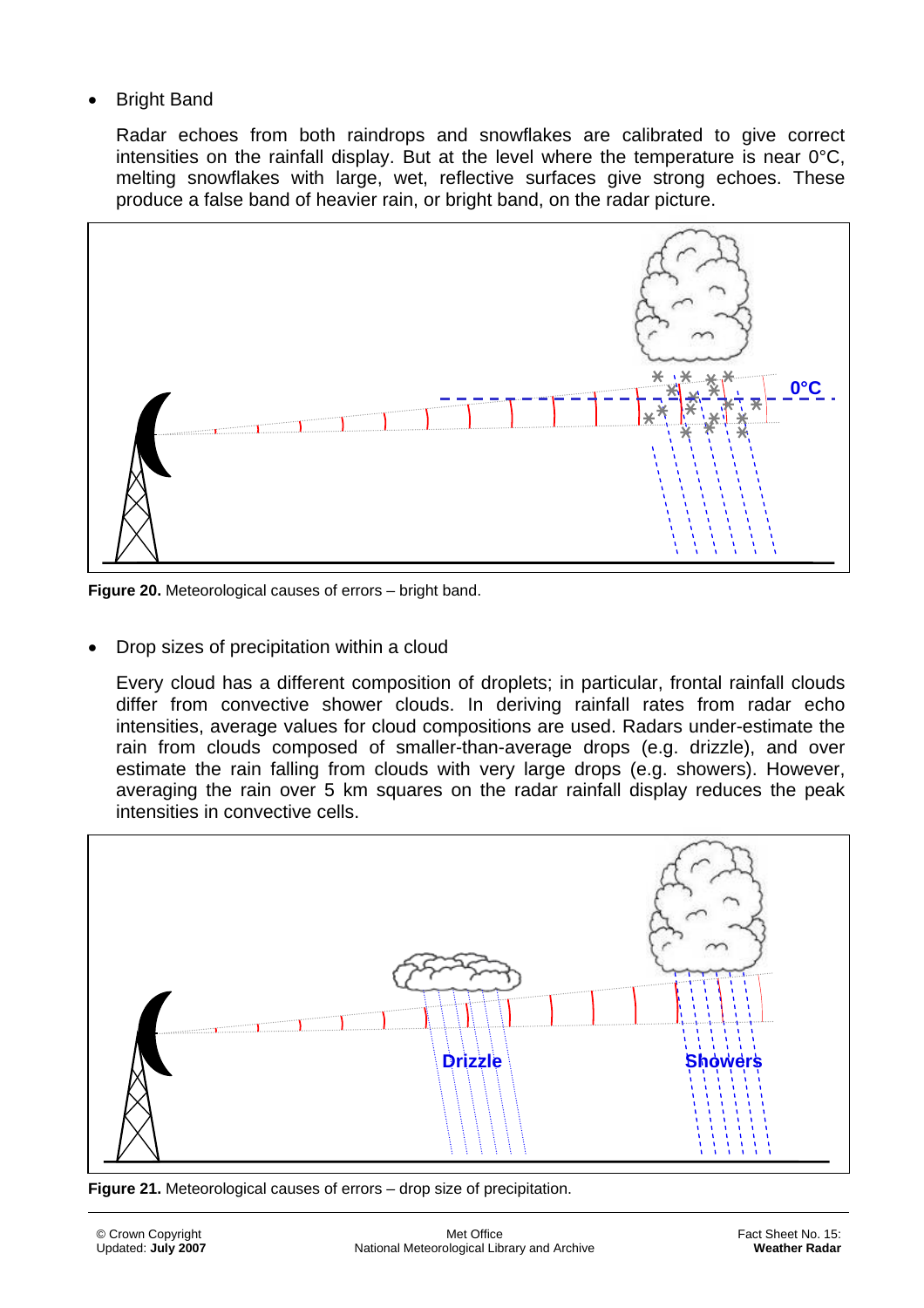• Anomalous propagation (*anaprop*)

Radar beams are like light beams, in that they travel in straight lines through a uniform medium but will be bent (refracted) when passing through air of varying density. When a low-level temperature inversion exists (see fact sheet number 13 – Upper Air Observations and The Tephigram), the radar beam is bent downwards and strong echoes are returned from the ground, in a manner akin to the formation of mirages. This usually occurs in anticyclones, where rain is unlikely and so *anaprop* is normally recognised without difficulty.



**Figure 22.** Meteorological causes of errors – anomalous propagation (anaprop).

## **Advantages and disadvantages of weather radar**

#### Advantages:

- Detailed, instantaneous and integrated rainfall rates
- Areal rainfall estimates over a wide area
- Information in near-real time
- Information in remote land areas and over adjacent seas
- Location of frontal and convective (shower) precipitation
- Monitoring movement and development of precipitation areas
- Short-range forecasts made by extrapolation
- Data can be assimulated into numerical weather prediction models

#### Disadvantages:

- Display does not show rainfall actually at the surface
- Display also shows non-meteorological echoes
- Estimates liable to error due to technical and meteorological related causes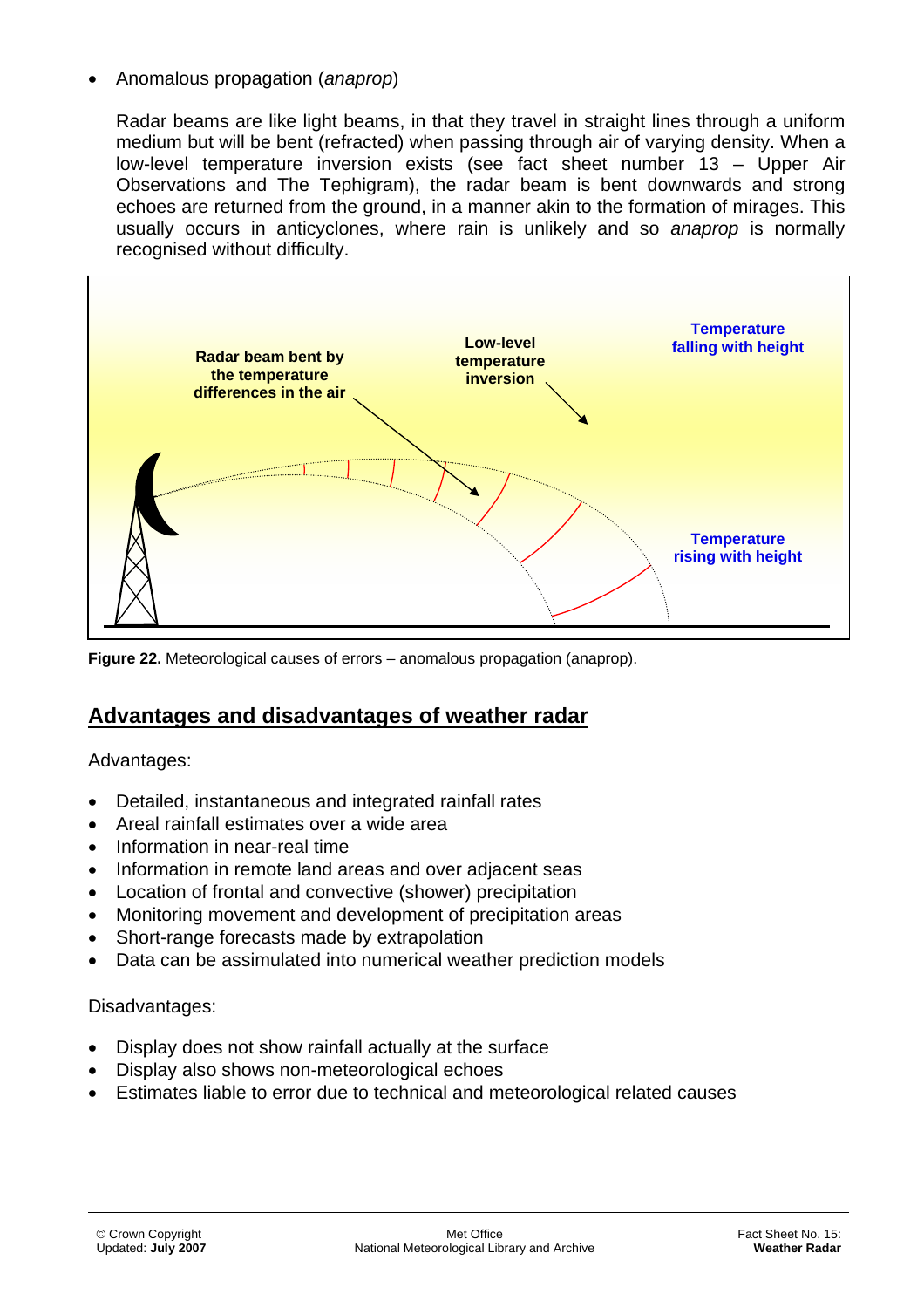## **Radar imagery used in real-life weather forecasting**

Radar imagery is just one of the tools that the forecaster has at his disposal when analysis weather patterns in order to issue a forecast. For example, on the 2 December 2005 a vigorous depression approached the far southwest of England. Using satellite imagery, it was possible to follow the clouds patterns associated with this depression but only when the rainfall radar was used was it possible to see exactly where the heaviest rain was falling and issue warnings as appropriate.



**Figure 23.** North Atlantic surface synoptic chart for 1200Z on 2 December 2005.

#### Summary of United Kingdom weather for 2 December 2005

Much of the UK had a cloudy, mild and wet night with outbreaks of rain. The rain was heavy in places and there were gales along the exposed coasts of south Wales, the English Channel and East Anglia. The rain turned showery over southwest England. It remained dry across central and northwest Scotland with air frost in Highland.

Areas of rain tended to fragment as they continued to move north or northwest across the UK during the morning. However, the rain became persistent across Northern Ireland and eastern Scotland during the afternoon. At the same time, heavy showery rain developed across southwest England and south Wales. Frequent heavy showers then developed over much of England and Wales, with local hail and thunder across south and southeast England. It was a windy day with gales in places. Maximum gusts included 69 knots at the Isle of Portland (Dorset), 67 knots at Alderney (Channel Islands), 63 knots at Brixham (Devon) and 62 knots at Guernsey airport (Channel Islands).

The afternoon temperatures were in the normal or mild categories.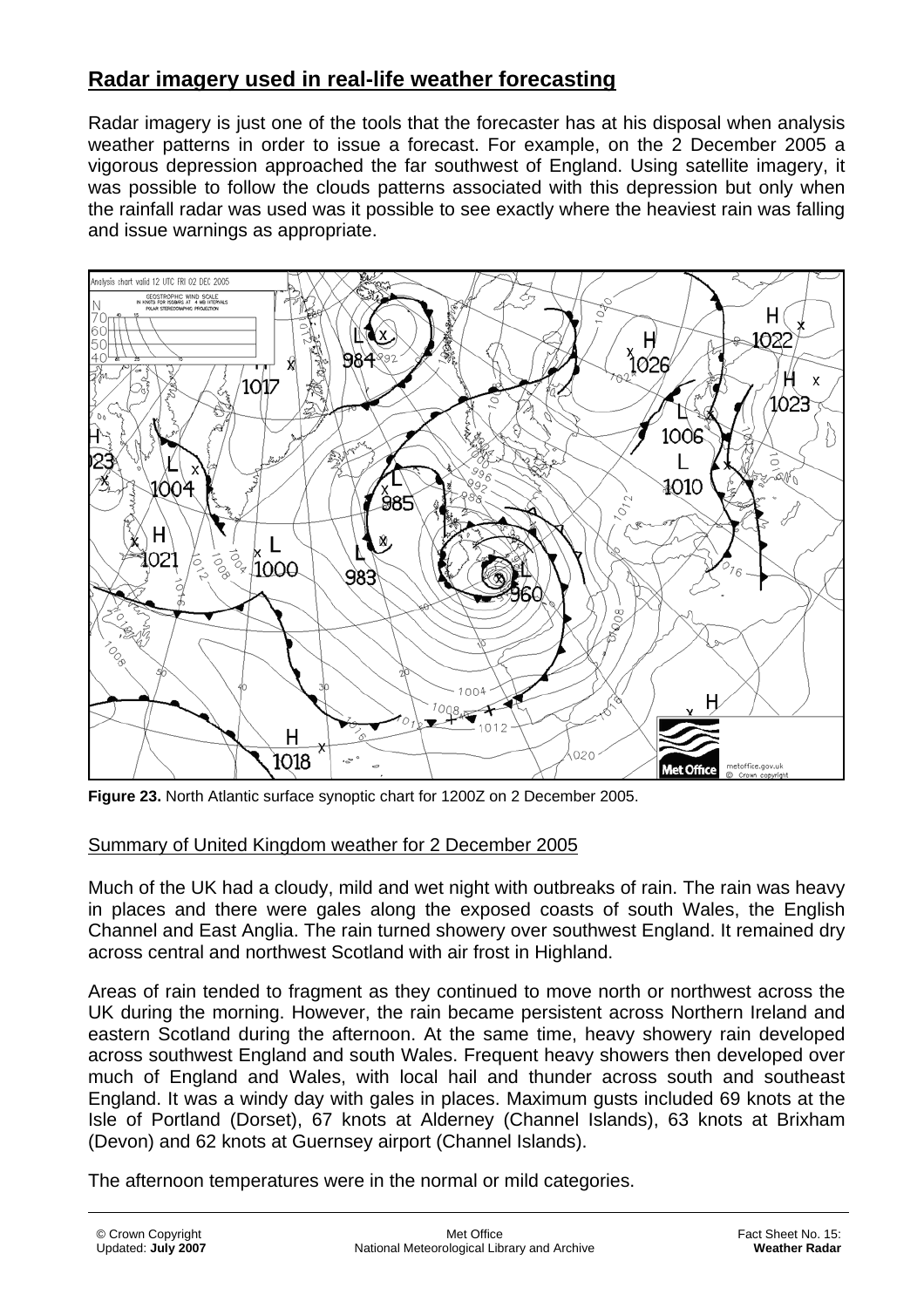

The midday satellite image shows a deep and well developed area of low pressure centred in the western English Channel between Brest and Plymouth. The image shows clearly the cloud structure swirling around the centre with bands of rain and also some quite heavy and blustery showers. The main frontal zone can be seen from south of Ireland extending across Scotland to the North Sea then across the continent to the western Mediterranean.

**Figure 24.** Visible satellite image for 1200Z on 2 December 2005.



The 1255z radar image shows the swirl of precipitation associated with a deep depression centred in the western English Channel between Brest and Plymouth. This image shows clearly the frontal rain across Scotland and Ireland as well as the showery activity swirling around the centre of the depression.

**Figure 25.** United Kingdom 5 km radar imagery composite for 1255Z on 2 December 2005.



The 1255z Predannack radar image shows the swirl of precipitation associated with a deep and a well developed area of low pressure centred in the western English Channel between Brest and Plymouth.

**Figure 26.** Predannack 5 km radar imagery for 1255Z on 2 December 2005.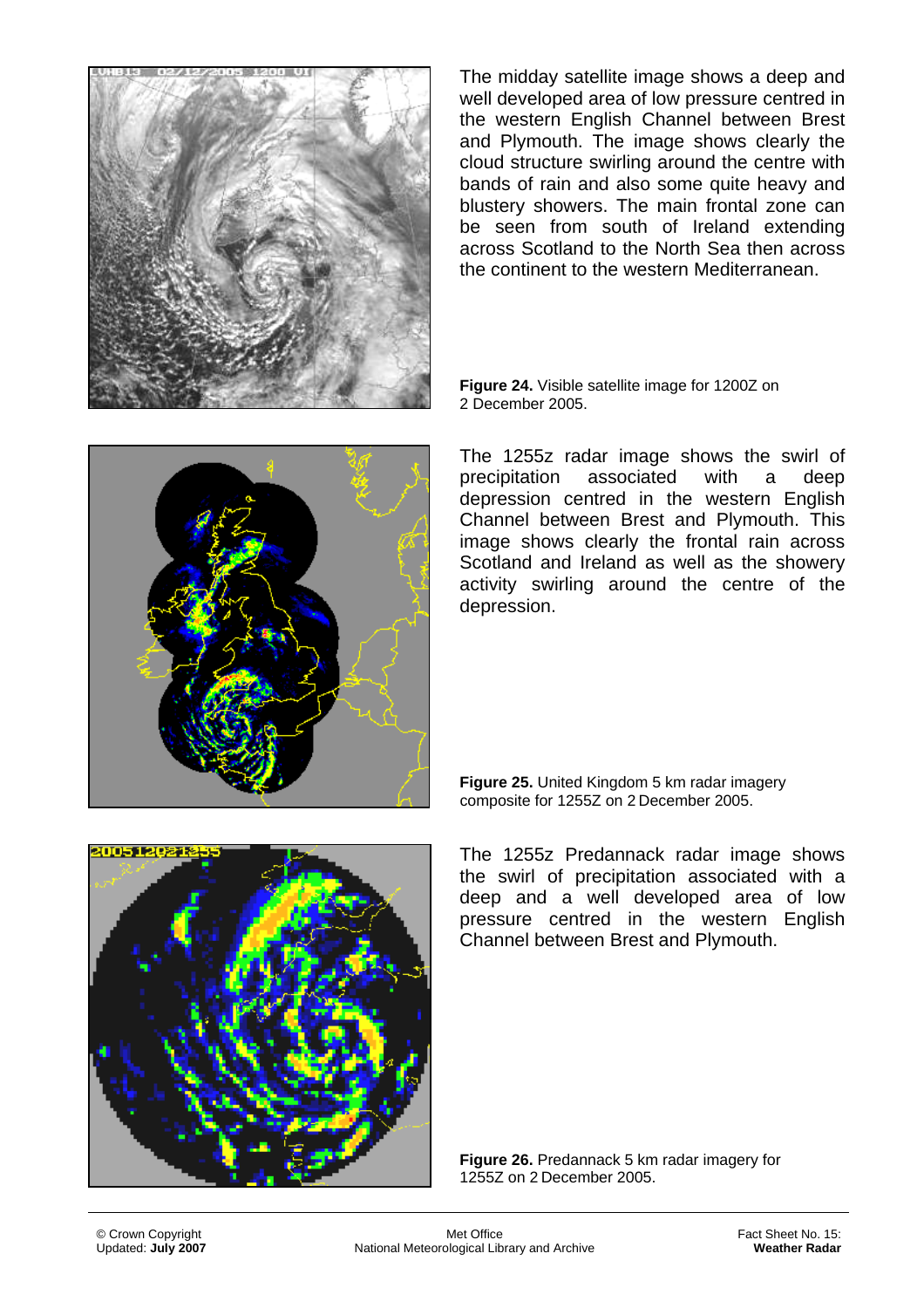

**Figure 27.** Met Office's Operations Centre analysis chart for 1200Z on 2 December 2005.

The midday surface British Isles chart shows a deep area of low pressure in the western English Channel with its associated occluded frontal system wrapped around it. Also depicted on this chart is a warm front across the western part of Scotland and into Northern Ireland and a trailing cold front lying from Northern Ireland, through Dumfries and Galloway, Cumbria, across the Pennines and down through East Yorkshire and away into the North sea and onwards into the near continent. Following on behind this cold front is a trough running from North Wales, across the Midlands and Southeast England then away into Northern France.